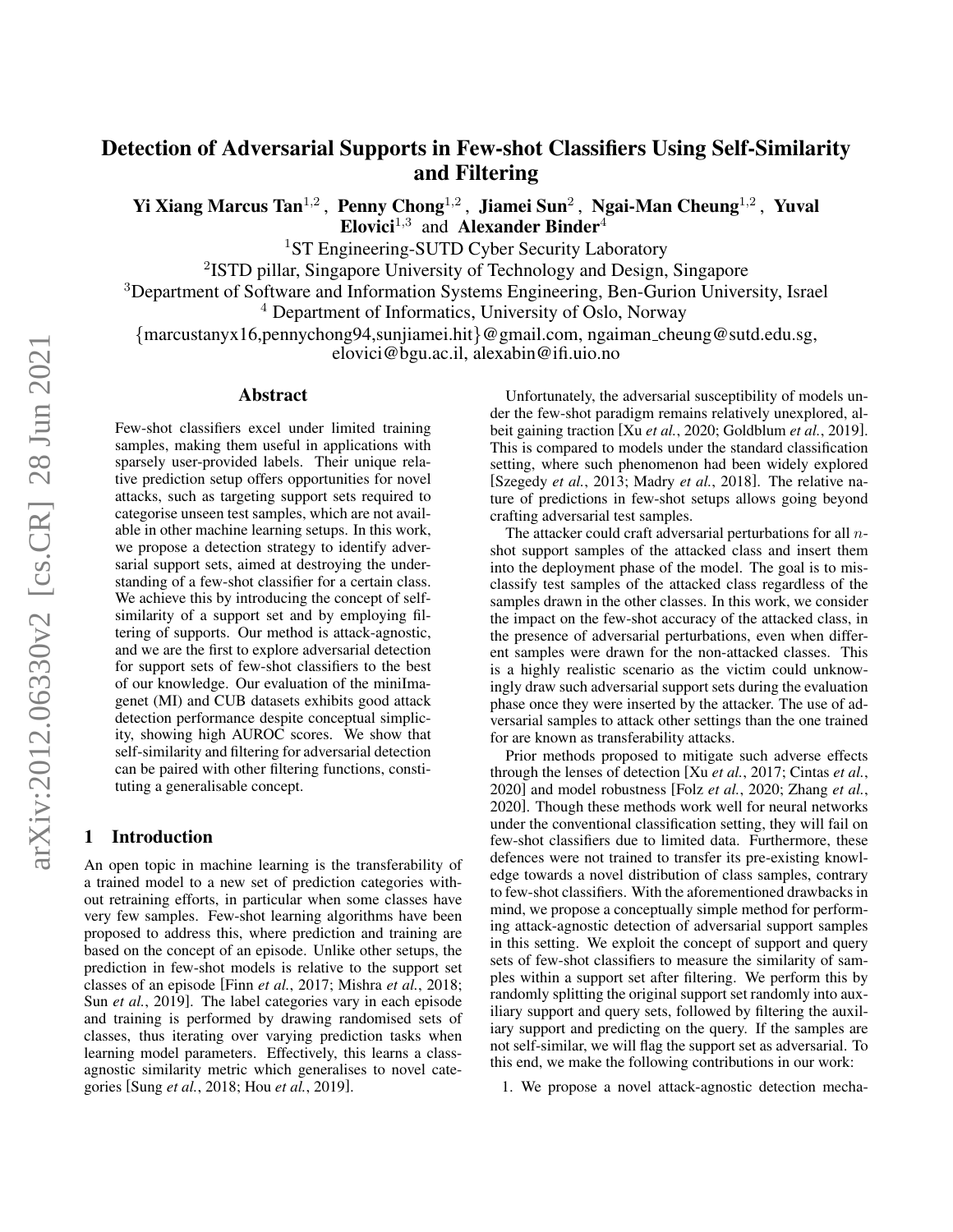nism against adversarial support sets in the domain of few-shot classification. This is based on self-similarity under randomised splitting of the support set and filtering, and is the first, to the best of our knowledge, for the detection of adversarial support sets in few-shot classifiers.

- 2. We investigate the effects of a unique white-box adversary against few-shot frameworks, through the lens of transferability attacks. Rather than crafting adversarial query samples similar to standard machine learning setups, we optimise adversarial supports sets, in a setting where all non-target classes are varying.
- 3. We provide further analysis on the detection performance of our algorithm when using differing filtering functions and also different formulation variants of the aforementioned self-similarity quantity.

The remaining of our paper is structured as follows: Section [2](#page-1-0) discusses prior literature and Section [3](#page-1-1) provides readers with the background to this study. We dive into our method in Section [4](#page-2-0) and describe our experimental settings and evaluation results in Section [5.](#page-3-0) We provide further in-depth discussion in Section [6](#page-4-0) and we conclude in Section [7](#page-5-0) with summary and future work.

## <span id="page-1-0"></span>2 Related Works

Poisoning of Support Sets: There is limited literature examining the poisoning of support sets in meta-learning. [\[Xu](#page-6-5) *et al.*[, 2020\]](#page-6-5) proposed an attack routine, Meta-Attack, extending from the highly explored Projected Gradient Descent (PGD) attack [\[Madry](#page-6-8) *et al.*, 2018]. They assumed a scenario where the attacker is unable to obtain feedback from the classification of the query set. Hence, the authors used the empirical loss on the support set to generate adversarial support samples to induce misclassification behaviours to unseen queries.

#### 2.1 Autoencoder-based and Feature Preserving-based Defences

[Cintas *et al.*[, 2020\]](#page-6-10) performs detection of such attacks using Non-parametric Scan Statistics (NPSS), based on hidden node activations from an autoencoder. [Folz *et al.*[, 2020\]](#page-6-11) proposed using an autoencoder to reconstruct input samples such that only the necessary signals remain for classification. Their method requires fine-tuning the decoder based on the classification loss of the input with respect to the ground truth. However, under the few-shot setting, such fine-tuning based on the classification loss should be avoided as we would require large enough samples from each class for this step. [\[Zhang](#page-6-12) *et al.*[, 2020\]](#page-6-12) attempts to stabilise sensitive neurons which might be more prone to the effects of adversarial perturbations, by enforcing similar behaviours of these neurons between clean and adversarial inputs. Their method requires adversarial samples during the training process which potentially makes defending against novel attacks challenging. Hence, we proposed a detection approach that does not make use of any adversarial samples. Though we employed the concept of feature preserving as one of our various filtering functions, our approach is different from [\[Zhang](#page-6-12) *et al.*, 2020] as it does not

<span id="page-1-2"></span>

Figure 1: RelationNet and CAN few-shot classifiers.

suffer from this limitation. Hence, in our work, we adopted an approach that does not require any labelled data.

## <span id="page-1-1"></span>3 Background

#### 3.1 Few-shot classifiers Used

A majority of the few-shot classifiers are trained with *episodes* sampled from the training set. Each episode consists of a support set  $S = \{x_s, y_s\}_{s=1}^{K * \bar{N}}$  with N labelled samples per K classes, and a query set  $Q = \{x_q\}_{q=1}^{N_q}$  with  $N_q$  unlabelled samples from the same  $K$  classes to be classified, denoted as a  $K$ -way  $N$ -shot task. The metric-based classifiers learn a distance metric that compares the features of support samples  $x_s$  and query sample  $x_q$  and generates similarity scores for classification. During inference, the episodes are sampled from the test set that has no overlapping categories with the training set.

In this work, we explored two known metric-based fewshot classifiers, namely the RelationNet (RN) [\[Sung](#page-6-3) *et al.*, [2018\]](#page-6-3) and a state-of-the-art model, the cross-attention network (CAN) [Hou *et al.*[, 2019\]](#page-6-4). As illustrated in Figure [1,](#page-1-2) the support and query samples are first encoded by a backbone CNN to get the image features  $\{f_s^c \mid c = 1, \ldots, K\}$  and  $f_q$ , respectively. The feature vectors  $\ddot{f}_s^c$  and  $f_q \in \mathbb{R}^{d_f, h'_f, w_f}$ , where  $d_f$ ,  $h_f$ , and  $w_f$  are the channel dimension, height, and width of the image features. If  $N > 1$ ,  $f_s^c$  will be the averaged feature of the support samples from class c. To measure the similarity between  $f_s^c$  and  $f_q$ , the RN model concatenates  $f_q$  and  $f_s^c$  along the channel dimension pairwise and uses a *relation module* to calculate the similarities. The CAN model adopts a *cross-attention* module that generates attention weights for every  $\{f_s^c, f_q\}$  pair. The attended image features are further classified with cosine similarity in the spirit of dense classification [\[Lifchitz](#page-6-13) *et al.*, 2019].

## 3.2 Adversarial Attacks

Here, we describe the base adversarial attacks used in our experiments. The PGD attack [\[Madry](#page-6-8) *et al.*, 2018] applies the sign of the gradient of the loss function to the input data as adversarial perturbations. It initialises an adversarial candidate by a small noise injection. This process repeats for a number of iterations. For an input  $x_i$  at the  $i^{th}$  iteration:

<span id="page-1-3"></span>
$$
x_0 = x_{original} + Uniform(-\epsilon, \epsilon), \tag{1}
$$

$$
x_i = Clip_{x,\epsilon}\lbrace x_{i-1} + \eta \, sign(\nabla_x L(h(x_{i-1}), y_{truth}))\rbrace, \tag{2}
$$

where  $h(.)$  is a prediction logits for classifier h of some input sample,  $y_{truth}$  is the ground truth label, L is the loss used during training (i.e. cross entropy with softmax),  $\eta$  is the step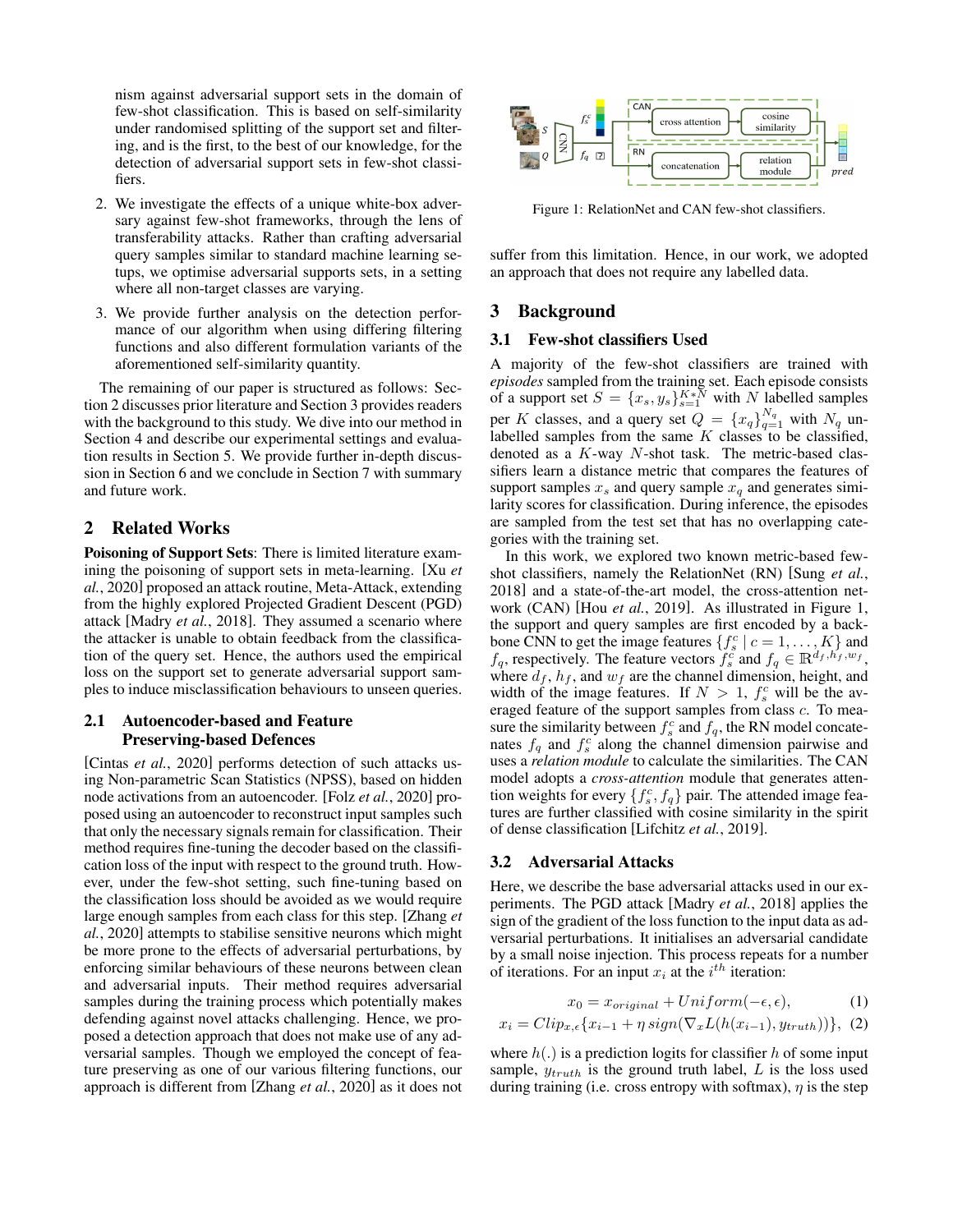size and  $\epsilon$  is the adversarial strength which limits the adversarial candidate  $x_i$  within an  $\epsilon$ -bounded  $\ell_{\infty}$  ball.

The Carlini-Wagner (CW) attack [\[Carlini and Wagner,](#page-6-14) [2017\]](#page-6-14) finds the smallest  $\delta$  that successfully fools a target model using the Adam optimiser. Their attack solves the following objective function:

<span id="page-2-2"></span>
$$
\min_{\delta} ||\delta||_2 + const \cdot L(x + \delta, \kappa),
$$
  
s.t.  $L(x', \kappa) = \max(-\kappa, \max_i(h(x')_{i \neq t}) - h(x')_t).$  (3)

The first term penalises  $\delta$  from being too large while the second term ensures misclassification. The value const is a weighting factor that controls the trade-off between finding a low  $\delta$  and having a successful misclassification.  $h(\cdot)_i$  refers to the logits of prediction index  $i$  and  $t$  refers to the target prediction.  $\kappa$  is the confidence value that influences the logits score differences between the target prediction  $t$  and the next best prediction i.

#### 3.3 Threat Model

We assume that the attacker wants to destroy the few-shot classifier's notion of a targeted class,  $t$ , unlike conventional machine learning frameworks where one is optimising single test samples to be misclassified. The attacker wants to find an adversarially perturbed set of support images, such that misclassification of most query samples from class  $t$  occurs, regardless of the class labels of the other samples. He or she then replaces the defender support set for class  $t$  with the adversarial support. We assume that the attacker has white-box access to the few-shot model (i.e. weights, architecture, support set). The adversarial support set would classify itself as self-similar, that is, they classify among each other as being within the same class, visually appear as class  $t$ , but classify true query images of class  $t$  as belonging to another class.

We now clarify our definition of  $x$  used in our attacks. The attacks are applied on a fixed support set candidate  $(x_1^t, \ldots, x_{n_{shot}}^t)$  for the target class. In every iteration of the gradient-based optimisation, we sample all classes randomly except for the target class. Specifically, we sample the support sets  $S^{-t}$  and query sets  $Q^{-t}$  of all the other classes randomly, and we randomly sample the query samples of the target  $Q<sup>t</sup>$ , illustrated in the equations below. They are redrawn in every iteration of the optimisation of the above equations.

$$
C^{-t} \sim Uniform(C \setminus \{t\})
$$
  
\n
$$
S^{-t}, Q^{-t} \sim Uniform(x|c \in C^{-t}), Q^{t} \sim Uniform(x|c = t)
$$
  
\n
$$
x = (x_1^{t}, \dots, x_{n_{shot}}^{t}),
$$
  
\n
$$
h(x) = h(x_1^{t}, \dots, x_{n_{shot}}^{t}, S^{-t}, Q^{t}, Q^{-t}),
$$
  
\n(4)

where  $\mathcal C$  is the set of all classes, and  $\mathcal C^{-t}$  the random set of classes used in the episode together with class  $t$ . The last line in [\(4\)](#page-2-1) indicates that the few-shot classifier  $h$  takes in a support set made up of x and  $S^{-t}$  and a query set made up of  $Q^t$  and  $Q^{-t}$ , which is a simplification to the expression, to relate to [\(2\)](#page-1-3) and [\(3\)](#page-2-2). The adversarial perturbation  $\delta$  and the underlying gradients are computed only for each of the support samples x of the target class.

## <span id="page-2-0"></span>4 Defence Methodology

The defence is based on three components: sampling of auxiliary query and support sets, filtering the auxiliary support sets, and measuring the accuracy on the unfiltered auxiliary query set. We denote a statistic either averaged over all possible splits or for a randomly drawn split of a support set into auxiliary sets with filtering of the auxiliary supports as selfsimilarity. We elaborate further on auxiliary sets below.

#### 4.1 Auxiliary Sets

Few-shot classifiers' support and query sets can be freely chosen, implying that any sample can be used as either a support or query. Given a support set for class c, we randomly split it into auxiliary sets, where  $S<sup>c</sup>$  might be clean or adversarial:

$$
S_{aux}^c \cup Q_{aux}^c = S^c \text{ and } S_{aux}^c \cap Q_{aux}^c = \emptyset,
$$
  
s.t.  $|S_{aux}^c| = n_{shot} - 1 \text{ and } |Q_{aux}^c| = 1.$  (5)

The few-shot learner is now faced with a randomly drawn  $(n - 1)$ -shot problem, evaluating on one query sample per way, with the option to average the  $n$  possible splits.

#### <span id="page-2-5"></span>4.2 Detection of Adversarial Support Sets

Our detection mechanism flags a support set as adversarial when support samples within a class are highly different from each other, as shown in Figure [2.](#page-3-1) Given a support set of class c,  $S^c$ , we split it randomly into two auxiliary sets  $S^c_{aux}$  and  $Q_{aux}^c$ . We filter  $S_{aux}^c$  using a function  $r(\cdot)$  and use the resultant samples as the new auxiliary support set to evaluate  $Q_{aux}^c$ . Following which, we obtain the logits of  $Q_{aux}^c$  both before and after the filtering of the auxiliary support (i.e. using  $S_{aux}^c$  and  $r(S_{aux}^c)$  respectively) and compute the  $\ell_1$  norm difference between them. The adversarial score  $U_{adv}$  is given in Eq. [\(6\)](#page-2-3) where  $h$  is the few-shot classifier

<span id="page-2-3"></span>
$$
U_{adv} = ||h(r(S_{aux}^c), Q_{aux}^c) - h(S_{aux}^c, Q_{aux}^c)||_1, \quad (6)
$$

<span id="page-2-1"></span>and  $r$  is any filtering function which maps a support set onto its own space. The filter  $r$  is chosen such that it causes smaller impact to clean samples, while inducing larger dissimilarity between the auxiliary support and query sets under adversariality. We observe that we obtain already very high AU-ROC detection scores when computing  $U_{adv}$  without averaging over  $n_{shot}$  draws, which we elaborate further later. We flag a support set  $S_c$  as adversarial if the adversarial score goes above a certain threshold<sup>[1](#page-2-4)</sup> (i.e.  $U_{adv} > T$ ). Different statistics can be used to compute  $U_{adv}$ , with Eq. [\(6\)](#page-2-3) being one of many. Our main contribution lies rather in the proposal of using self-similarity of a support set for such detection.

## 4.3 Feature-space Preserving Autoencoder (FPA) for Auxiliary Support Set Filtering

We explored using an autoencoder (AE) as a filtering function  $r(\cdot)$ , for the detection of adversarial samples in the support set, motivated by [Folz *et al.*[, 2020\]](#page-6-11). Initially we trained a standard autoencoder to reconstruct the clean samples in the

<span id="page-2-4"></span> ${}^{1}T$  can be chosen by examining the  $U_{adv}$  on clean support samples, according to a desired threshold based on False Positive Rates (e.g. @5% FPR).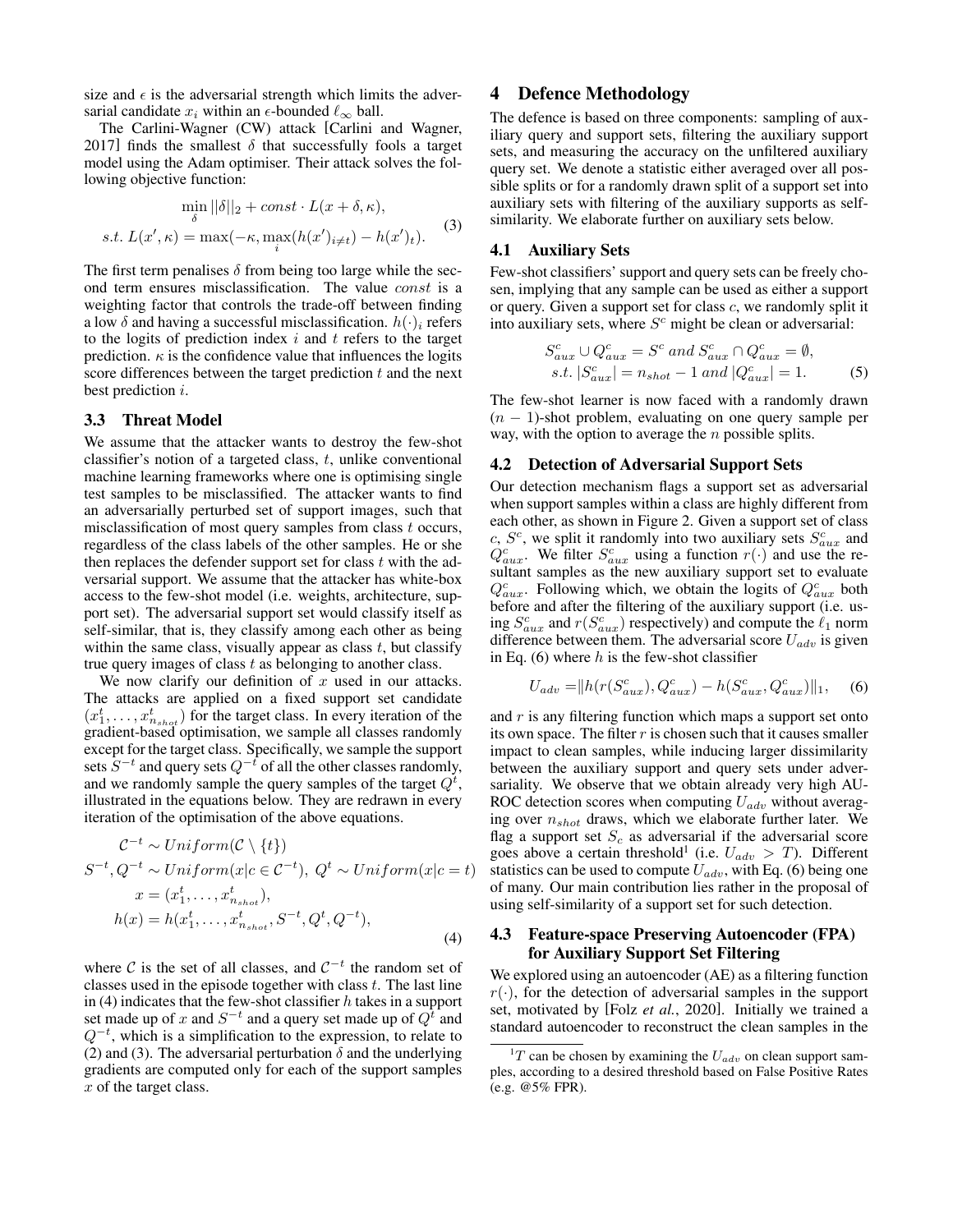<span id="page-3-1"></span>

Figure 2: Illustration of our detection mechanism based on selfsimilarity, by partitioning  $S^c$  into two auxiliary sets  $S^c_{aux}$  and  $Q^c_{aux}$ and filtering. Best viewed in colour.

image space using the MSE loss. However, the standard autoencoder performed poorly in detecting adversarial supports since it did not learn to preserve the feature space representation of image samples. Therefore, we switched to a featurespace preserving autoencoder which additionally reconstructs the images in the feature space of the few-shot classifier, contrary to prior work where they fine-tuned their AE on the classification loss. We argue that using classification loss for finetuning is inapplicable in few shot learning due to having very few labelled samples. We minimise the following objective function for the feature-space preserving autoencoder:

$$
\mathcal{L}_{\mathcal{FPA}} = \frac{1}{N'} \sum_{i=1}^{N'} 0.01 \cdot \frac{\|x_i - \hat{x}_i\|_2^2}{\dim(x_i)^{1/2}} + \frac{\|f_i - \hat{f}_i\|_2^2}{\dim(f_i)^{1/2}} \tag{7}
$$

where  $x_i$  and  $\hat{x_i}$  are the original and reconstructed image samples, respectively, and,  $f_i$  and  $\tilde{f}_i$  are the feature representation of the original and reconstructed image obtained from the few-shot model before any metric module (i.e. features from CNN backbone). The second loss term ensures that the reconstructed image features are similar to those of original image in the feature space of the few-shot models. We train the feature-space preserving autoencoder by fine-tuning the weights from the standard autoencoder.

#### 4.4 Median Filtering (FeatS)

In our work, we also explored an alternative filtering function. We adopted a feature squeezing (FeatS) filter from [\[Xu](#page-6-9) *et al.*[, 2017\]](#page-6-9) where it was used in a conventional classifier. It essentially performs local spatial smoothing of images by having the centre pixel taking the median value among its neighbours within a 2x2 sliding window. As their detection performance was reasonably high using this filter, we decided to use it as an alternative to FPA as an explorative step. However, their approach performs filtering on each individual test sample whereas we use it on the auxiliary support set. Since we would like to demonstrate our detection principle and the FPA performs already very well, we leave further filtering functions to future research.

#### <span id="page-3-0"></span>5 Experiments and Results

## 5.1 Experimental Settings

Datasets: MiniImagenet (MI) [\[Vinyals](#page-6-15) *et al.*, 2016] and CUB [Wah *et al.*[, 2011\]](#page-6-16) datasets were used in our experiments. We prepared them following prior benchmark splits [\[Ravi and](#page-6-17) [Larochelle, 2017;](#page-6-17) Tseng *et al.*[, 2020\]](#page-6-18), with 64/16/20 categories for the train/val/test sets of MI and 100/50/50 categories for the train/val/test sets of CUB. In our attack and detection evaluation, we chose an exemplary set of 10 and 25 classes from the test set for MI and CUB respectively, and we report the average metrics across them. This is purely for computational efficiency. For the RN model, we used image sizes of 224 while using image sizes of 96 for the CAN model across both datasets. We shrank the image size for the CAN model due to memory usage issues.

Attacks: In our work, we used two different attack routines, one being PGD while the other being a slight variant of the CW attack. This variant uses a normal Stochastic Gradient Descent optimiser instead of Adam as we did not yield good performing adversarial samples with the latter. We still used the objective function defined in Eq. [\(3\)](#page-2-2) to optimise our CW adversarial samples, while using Eq. [\(2\)](#page-1-3) to perform a perturbation step less the clipping and sign functions. We name this attack CW-SGD. For our PGD attack, we limit the  $\ell_{\infty}$  norm of the perturbation to 12/255 and a step size of  $\eta = 0.05$  (see Eq. [\(2\)](#page-1-3)). For our CW-SGD attack, clipping was not used due to the optimisation over  $||\delta||_2$  while  $\kappa = 0.1$ and  $\eta = 50$ . We would like to stress that optimising for the best set of hyperparameters for generating attacks is not the main focus of our work as we are more interested in obtaining viable adversarial samples. In both settings, we generate 50 sets of adversarial perturbations for each of the 10 and 25 exemplary classes for MI and CUB respectively. We also attack all  $n$  support samples for the targeted class  $t$ .

<span id="page-3-3"></span>Autoencoder: We used a ResNet-50 [He *et al.*[, 2016\]](#page-6-19) ar-chitecture for the autoencoders<sup>[2](#page-3-2)</sup>. For the MI dataset, we trained the standard autoencoder from scratch with a learning rate of 1e-4. For CUB, we trained the standard encoder initialised from ImageNet with a learning rate of 1e-4, and the standard decoder from scratch with a learning rate of 1e-3. For fine-tuning of the feature-space preserving autoencoder, we used a learning rate of 1e-4. We employed a decaying learning rate with a step size of 10 epochs and  $\gamma = 0.1$ . We used the Adam [\[Kingma and Ba, 2014\]](#page-6-20) optimiser with a weight decay of 1e-4. In both settings, we used the train split for training and the validation split for selecting our best performing set of autoencoder weights out of 150 epochs of training. It is implemented in PyTorch [\[Paszke](#page-6-21) *et al.*, 2017].

#### 5.2 Baseline Accuracy of Few-shot Classifiers

We evaluated our classifiers by taking the average and standard deviation accuracy over 2000 episodes across all models and datasets, reported in Table [1,](#page-4-1) to show that we were attacking reasonably performing few-shot classifiers.

#### 5.3 Attack Evaluation Metrics

We evaluated the success of our attacks via computing the Attack Success Rate (ASR), measuring the proportion of samples that had adversarial candidates generated from attacks that successfully cause misclassification. We only considered

<span id="page-3-2"></span><sup>&</sup>lt;sup>2</sup>Autoencoder architecture adapted from GitHub repository https://github.com/Alvinhech/resnet-autoencoder.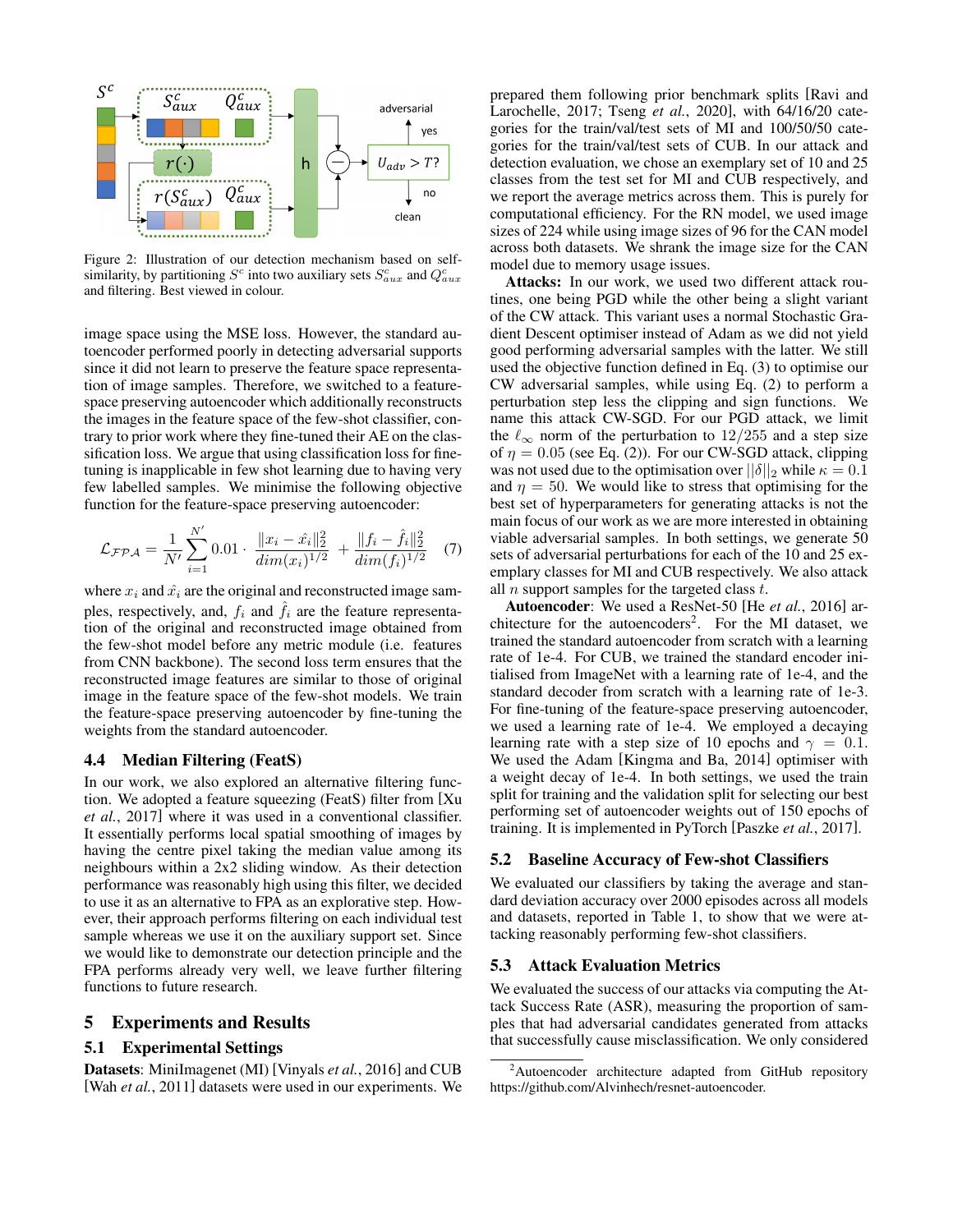<span id="page-4-1"></span>

|            | $RN - 5$ shot      | $CAN - 5$ shot     |
|------------|--------------------|--------------------|
| МĪ         | $0.727 \pm 0.0037$ | $0.787 \pm 0.0033$ |
| <b>CUR</b> | $0.842 + 0.0032$   | $0.890 + 0.0026$   |

Table 1: Baseline classification accuracy of the chosen models on the two datasets, under a 5-way 5-shot setting, computed across 2000 randomly sampled episodes. We report the mean with 95% confidence intervals for the accuracy.

samples from the targeted class when measuring ASR:

$$
ASR = \mathbb{E}_{S^t, Q^t \sim D} \{ P(\text{argmax}_j (h_j (S^t + \delta^t, Q^t)) \neq t) \}.
$$
\n(8)

The remaining  $(K-1)$  classes were sampled randomly. In the evaluation of the detection performances, we used the Area Under the Receiver Operating Characteristic (AUROC) metric, since detection problems are binary (whether an adversarial sample is present or not), and true and false positives can be collected at various predefined threshold values  $(T)$ .

#### 5.4 Transferability Attack Results

We conducted transferability experiments to evaluate how well the attacker generalised their generated adversarial perturbation under two unique scenarios: *i) transfer with fixed supports* and *ii) transfer with new supports*. Setting (i) assumes that we have the same adversarial support set for class t and we evaluated the ASR over newly drawn query sets. Setting (ii) relaxes this assumption, and we instead applied the generated adversarial perturbation, that was stored during the attack phase, on newly drawn support sets for class  $t$ , similarly evaluating over newly drawn query sets. Contrary to transferability attacks in conventional setups where a sample is generated on one model and evaluated on another, we performed transferability to new tasks, by drawing randomly sets of non-target classes together with their support sets, and new query sets for the few-shot paradigm.

As illustrated in Figure [3,](#page-4-2) the PGD generated adversarial samples showed higher transferability than the CW-SGD attack, across both models and under both scenarios. The exceptionally high transfer ASR we observed under scenario (i) implies that once the attacker had obtained an adversarial support set targeting a specific class, successful attacks can be carried out on new tasks for which the target class is present. This further reinforces the motivation to investigate defence methods for few-shot classifiers. Under scenario (ii), where the support set of the target class is also randomised, we see lower transfer ASR across the chosen classes. We would like to remind readers that the adversarial samples were optimised explicitly using setting (i) and not for (ii). Even though the ASR in scenario (ii) is lower than in (i), there still exist classes, where unpleasantly high ASR occurs.

#### 5.5 Detection of Adversarial Supports

We compared our explored approaches against a simple filtering function for  $r(\cdot)$ , since prior detection methods for adversarial samples in few-shot classifiers do not exist. We experimented with using normal distributed noise as a filter, in which we computed the channel-wise variance for drawing

<span id="page-4-2"></span>

Figure 3: Transferability attack results under scenarios (i) Fixed Supports and (ii) New Supports, against our two explored attacks on RN and CAN models across both datasets. Reported ASRs were averaged across the chosen exemplary classes and across the 50 generated sets of adversarial perturbations as bar charts. Standard deviation represented as the whiskers. ASR metric reported.

normal distributed noise to be added to the images. Being in the context of detection, we report the AUROC scores to evaluate the effectiveness of our detection algorithm.

Our results in Figure [4](#page-5-1) shows that FPA exhibits good detection performance. This indicates that the self-similarity of clean samples under filtering of the auxiliary support set is preserved to a degree, which allows discrimination against adversarial samples. Though "FeatS" exhibits already a good detection performance, our FPA approach consistently outperforms it across all settings. The "Noise" approach, however, does not detect well. We see highly varied detection performances across the different settings, which makes this approach highly unreliable<sup>[3](#page-4-3)</sup>. This result is hardly surprising since such methods require substantial manual fine-tuning of its noise parameters. This is not ideal as newer attacks can be introduced in the future and also, being in a few-shot framework, the optimal noise parameters between different task instances might not be consistent as the data might be different. However, our FPA filter approach exhibits such robustness even in such scenarios as it still achieved favourable AUROC scores. For clean samples, our FPA managed to reconstruct  $S_{aux}^c$  such that the logits of  $Q_{aux}^c$  before and after filtering remained consistent, even when the FPA did not encounter classes from the novel split during training.

## <span id="page-4-0"></span>6 Discussion

#### 6.1 Study of Self-Similarity Computation Methods

In Section [4.2,](#page-2-5) we described one of the possible detection mechanisms based on logits differences. An alternative would be to use hard label predictions. Thus, we investigate the effect of a differing scheme as a justification for our choice  $U_{adv}$ . For the case of hard label predictions, we perform the following: we compute the average accuracy of

<span id="page-4-3"></span><sup>&</sup>lt;sup>3</sup>Cases with AUROC score less than 0.5 indicates that more favourable detection effectiveness can be achieved by flipping the detection threshold (i.e.  $U_{adv} > T$  to  $U_{adv} < T$ ). However, it will not be experimentally consistent. This is also a clear indication of the lack of reliability of using "Noise" as a filtering function.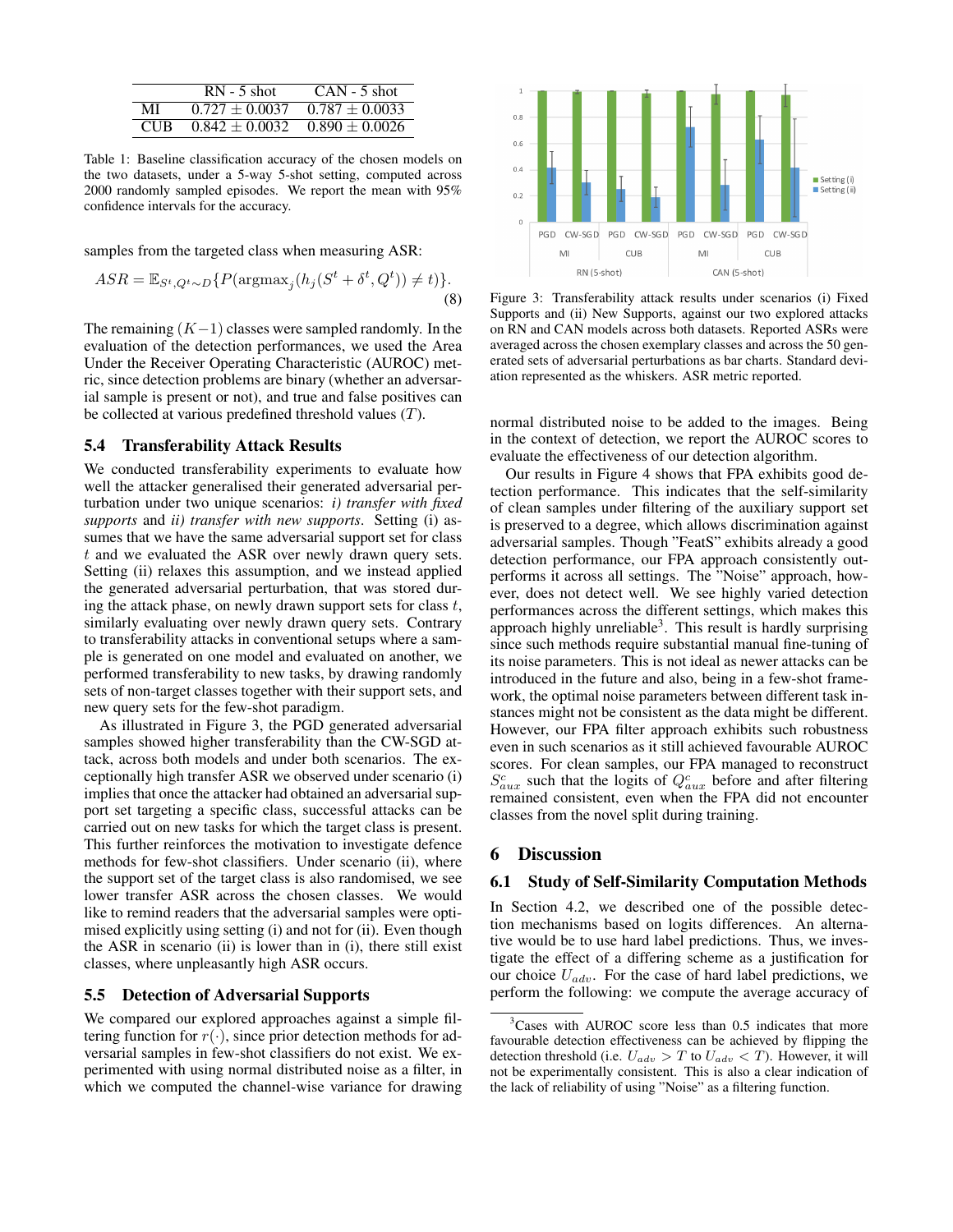<span id="page-5-1"></span>

Figure 4: Area Under the Receiver Operator Characteristic (AU-ROC) scores for the various filter functions (normal distributed noise, median filtering from Feature Squeezing (FeatS), FPA) across our experiment settings, for RN and CAN models. Higher is better.

 $Q_{aux}^c$ , across the different permutated partitions of  $S^c$ , illus-trated in Figure [5.](#page-5-2) This results in the statistic  $U'_{adv}$ :

$$
U'_{adv} = \frac{1}{n_{shot}} \sum_{i=1}^{n_{shot}} \mathbb{1}[argmax(h(r(S_{i,aux}^c), Q_{i,aux}^c)) \neq c],
$$
\n(9)

where  $h$  is the few-shot classifier,  $r$  is the filtering function, and  $1$  is the indicator function. Similarly, we flag the support set as adversarial when  $U'_{adv} > T$ , such that it goes beyond a certain threshold.

<span id="page-5-2"></span>

Figure 5: Illustration of how partitioning  $S<sup>c</sup>$  into two auxiliary sets  $S_{aux}^c$  and  $Q_{aux}^c$  is performed. Best viewed in colour.

Table [2](#page-5-3) shows our AUROC scores comparing the two detection mechanisms,  $U_{adv}$  and  $U'_{adv}$ , when using the FPA fil-

<span id="page-5-3"></span>

| Model      | Dataset    | PGD       |       | CW-SGD    |          |
|------------|------------|-----------|-------|-----------|----------|
|            |            | $U_{adv}$ | adv   | $U_{adv}$ | $_{adv}$ |
| RN         | МI         | 0.999     | 0.451 | 0.979     | 0.723    |
| $(5-shot)$ | <b>CUB</b> | 0.997     | 0.326 | 0.974     | 0.524    |
| CAN        | МI         | 0.999     | 0.991 | 0.999     | 0.931    |
| $(5-shot)$ | CUB        | 0.999     | 0.998 | 0.988     | 0.821    |

Table 2: Area Under the Receiver Operator Characteristic (AUROC) scores for the two detection mechanisms ( $U_{adv}$  and  $U'_{adv}$ ) using our FPA across our experiment settings. Higher is better.

tering function. It is evident that using logits scores to calculate differences as in  $U_{adv}$  can be more informative than using hard label predictions to match class labels, as  $U_{adv}$ consistently outperforms  $U'_{adv}$ , with the difference being bigger for RN. Differences in logits can be pronounced also in cases when the prediction label does not switch.

#### 6.2 Varying Degrees of Regularisation of FPA

We observe lower AUROC scores for the RN model than the CAN model in Figure [4.](#page-5-1) As such, we question if this difference can be attributed to the FPA's ability to reconstruct clean samples effectively. Recalling from Eq. [\(7\)](#page-3-3), we define an additional regularisation term to enforce stricter reconstruction requirements to also include class distribution reconstruction. More specifically, we minimise the following objective function:

$$
\mathcal{L}_{\mathcal{F} \mathcal{P} \mathcal{A}'} = \frac{1}{N'} \sum_{i=1}^{N'} 0.01 \cdot \frac{\|x_i - \hat{x}_i\|_2^2}{\dim(x_i)^{1/2}} + \frac{\|f_i - \hat{f}_i\|_2^2}{\dim(f_i)^{1/2}} + \frac{\|z_i - \hat{z}_i\|_2^2}{\dim(z_i)^{1/2}},
$$
\n(10)

where  $x_i$  and  $\hat{x_i}$  are the original and reconstructed image samples, respectively, and  $f_i$  and  $\hat{f}_i$  are the feature representation of the original and reconstructed image obtained from the few-shot model before any metric module, and  $z_i$  and  $\hat{z_i}$ are the logits of the original and reconstructed image. We refer to this variant as  $FPA'$ . Similarly, we train  $FPA'$  by fine-tuning the weights from the standard autoencoder.

<span id="page-5-4"></span>

| Dataset    |       | PGD   | CW-SGD |       |  |
|------------|-------|-------|--------|-------|--|
|            | FΡ    |       | FΡ     | A     |  |
| MI         | 0.999 | 0.999 | 0.979  | 0.950 |  |
| <b>CUR</b> | 0.997 | 0.997 | 0 974  | 0 971 |  |

Table 3: AUROC results comparing  $FPA$  and  $FPA'$  for the RN. We computed the results across the 10 and 25 exemplary classes for MI and CUB respectively, and 50 sets of adversarial perturbations.

Our results in Table [3](#page-5-4) shows that surprisingly, imposing a higher degree of regularisation marginally lowers the detection performance of our algorithm rather than improving it. This implies that  $FPA$  is already sufficient to induce a large enough divergence in classification behaviours in the presence of an adversarial support set.

#### <span id="page-5-0"></span>7 Conclusion

Adversarial attacks against the support sets can be damaging to few-shot classifiers. To this end, we propose a novel